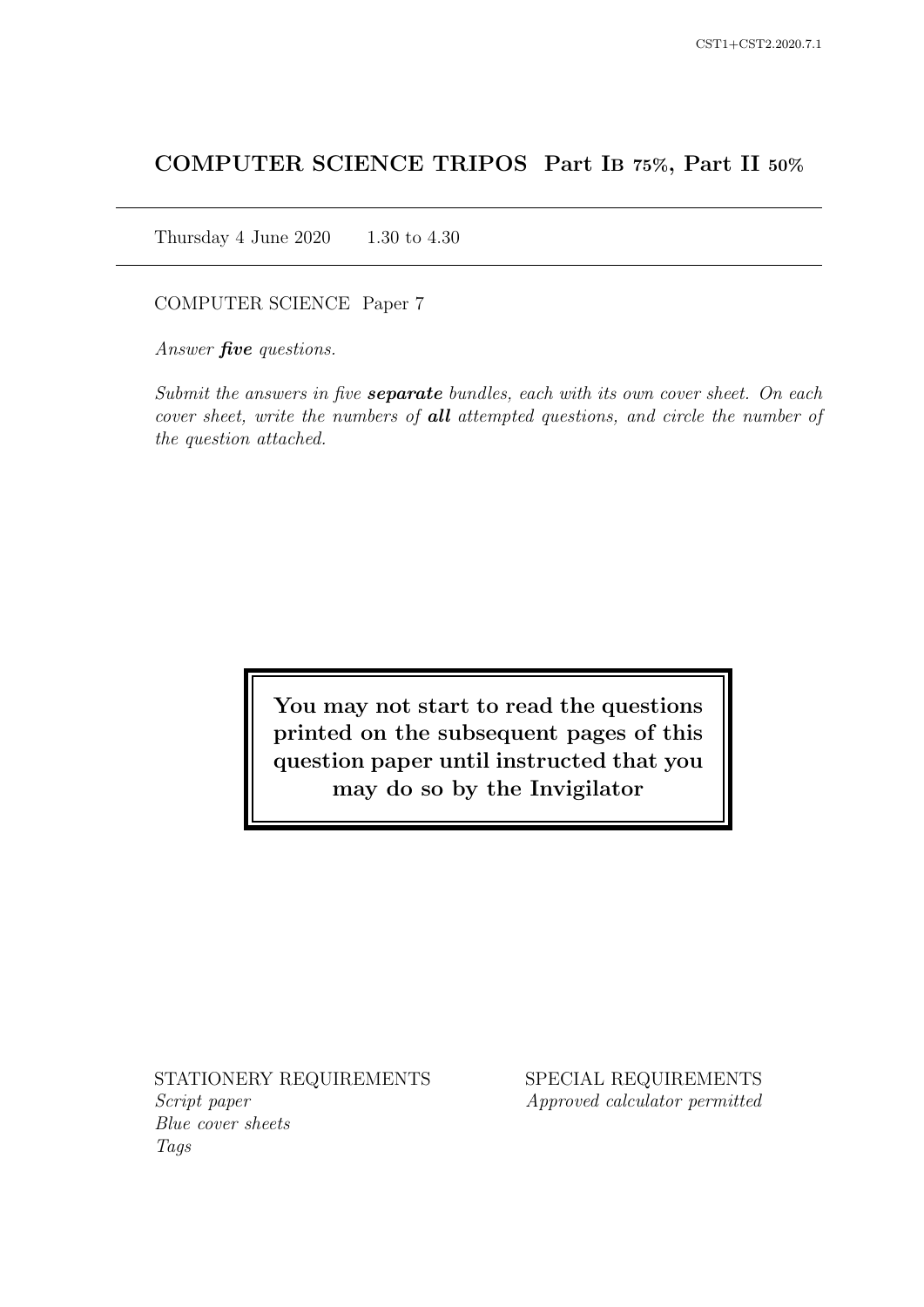#### 1 Concepts in Programming Languages

- (a) Consider a program in a simple language L which manipulates only two forms of values: 64-bit two's-complement integers and 64-bit IEEE floating-point values. L includes variables, integer and floating-point operators and constants, and conditional expressions, but no functions. It is considered a (hard) error if a bit-pattern representing a floating-point value is operated on as if it were an integer and vice versa. There are no implicit coercions, so 1 + 2.3 would be an error. The job of both static and dynamic type checkers is to stop such errors from happening.
	- (i) Explain the difference between static type checking and dynamic type checking, pointing out any compile-time or run-time costs and any differences in how variables are declared. [3 marks]
	- $(ii)$  We can say that a static type system is sound if whenever we have two programs S and D, differing only in whether they use static or dynamic type checking, then  $S$  passing type checking implies  $D$  executes successfully. In a sound type system, does  $D$  executing successfully imply that  $S$  passes type checking? Justify your answer for  $L$ . [2 marks]
- (b) Give three programs exemplifying failure of type soundness in existing languages. Two should involve distinct past-or-current programming languages and one should reflect the absence of checks performed by most linkers. [4 marks]
- (c) To what extent does Java use static and/or dynamic typing? [2 marks]
- $(d)$  (i) A monad M can be seen as a type constructor for an abstract data type. Give the two operations which every monad must possess, along with their types. [3 marks]
	- $(ii)$  Now consider the monad E and the functions f and safediv, given in SML syntax by:

```
datatype a E = return a | fail
fun (fail \gg=f) = fail| ((return v) >> f) = f vfun f(w,x,y,z) = (w \div x) \div (y \div z)fun safediv(x,y) = if y<>0 then return(x div y) else fail
```
Re-code f as a function g which uses operations from monad E along with function safediv so that the only non-zero tests around division are within safediv. Remark on any difference between the types of f and g.

[6 marks]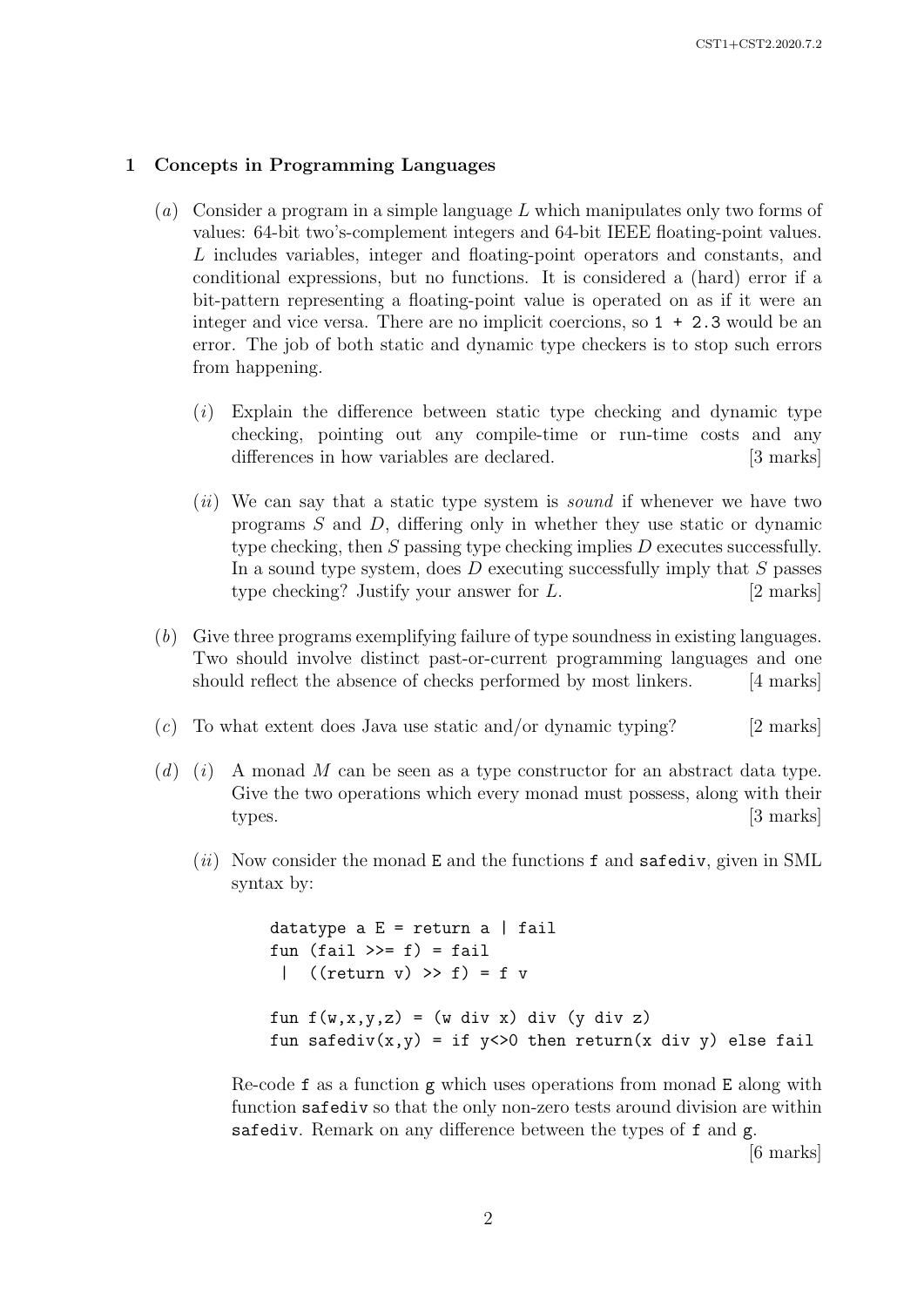## 2 Economics, Law and Ethics

You have an idea for an innovative new type of application for self-directed teaching and learning. The  $eTeacher$  uses state-of-the-art natural language processing approaches to allow for text and speech interaction. Over time, it builds a profile of the user's most effective means of learning, and tailors the teaching style accordingly. The intended users are secondary school students and adults who wish to refresh their understanding of Mathematics, English, Geography, or History. You plan to monetise the application by way of advertisements and in-app purchases.

- (a) You are seeking investors. Discuss the economic and legal considerations that might inform your business plan and persuade investors to fund your startup. For a convincing pitch, you should define the necessary terms and explain your reasoning. [7 marks]
- (b) Explain how things might change if the economy goes into recession. [3 marks]
- (c) Outline the principles of the General Data Protection Regulation (GDPR). How might you comply with the GDPR and allow individuals to exercise their rights? [10 marks]

#### 3 Economics, Law and Ethics

(a) Define the following terms, providing examples to illustrate their meaning.

| $(i)$ Pareto improvement           | $[2 \text{ marks}]$ |
|------------------------------------|---------------------|
| $(ii)$ Pareto efficient allocation | [2 marks]           |
| $(iii)$ Utility                    | $[2 \text{ marks}]$ |

(b) Explain the theorems of welfare economics, comparing and contrasting classical utilitarian welfare and Rawlsian welfare.

[8 marks]

 $(c)$  Do you expect the free market will solve the privacy problem?

[6 marks]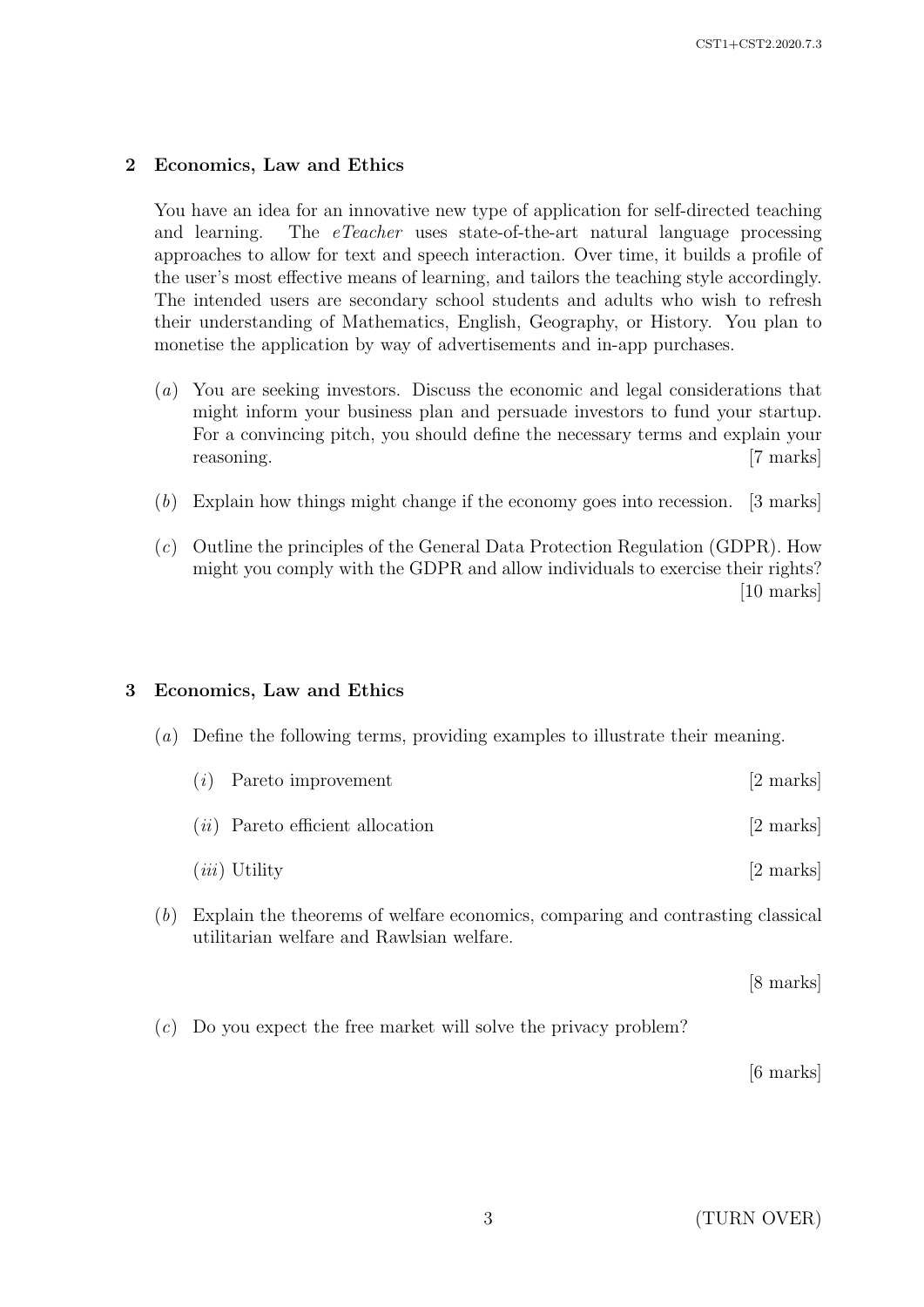# 4 Formal Models of Language

The string 'a b c d e' has the following dependency parse:



The table shows the first two actions when deriving this parse using a modified shift-reduce parser which uses the actions: SHIFT, RIGHT-ARC and LEFT-ARC.

| <b>STACK</b> | <b>BUFFER</b> | <b>ACTION</b> |  |
|--------------|---------------|---------------|--|
|              | abcde         | <b>SHIFT</b>  |  |
| a.           | bcde          | <b>SHIFT</b>  |  |
| аb           | cde           |               |  |

- (a) Describe the actions SHIFT, RIGHT-ARC and LEFT-ARC in terms of their effect on the stack and buffer. Also describe any arcs that are recorded when the actions are used. [5 marks]
- $(b)$  The parser also uses the action TERMINATE which links a lone item on the stack to root. Complete the parse action table such that the actions derive the parse shown at the top of the page. [6 marks]
- $(c)$  In Part  $(b)$  you have selected the parse actions by hand; explain how the sequence of parse actions is obtained from data in an automatic parser. [4 marks]
- $(d)$  The dependency parse for the string 'a b c d e' is homomorphic with the English language string 'Alice shook up the potion'. An alternative word order for this string is 'Alice shook the potion up'.
	- $(i)$  Draw the dependency parse for the alternative string. [1 mark]
	- (ii) Compare capturing natural language alternations using a context-free grammar as opposed to a dependency grammar. [4 marks]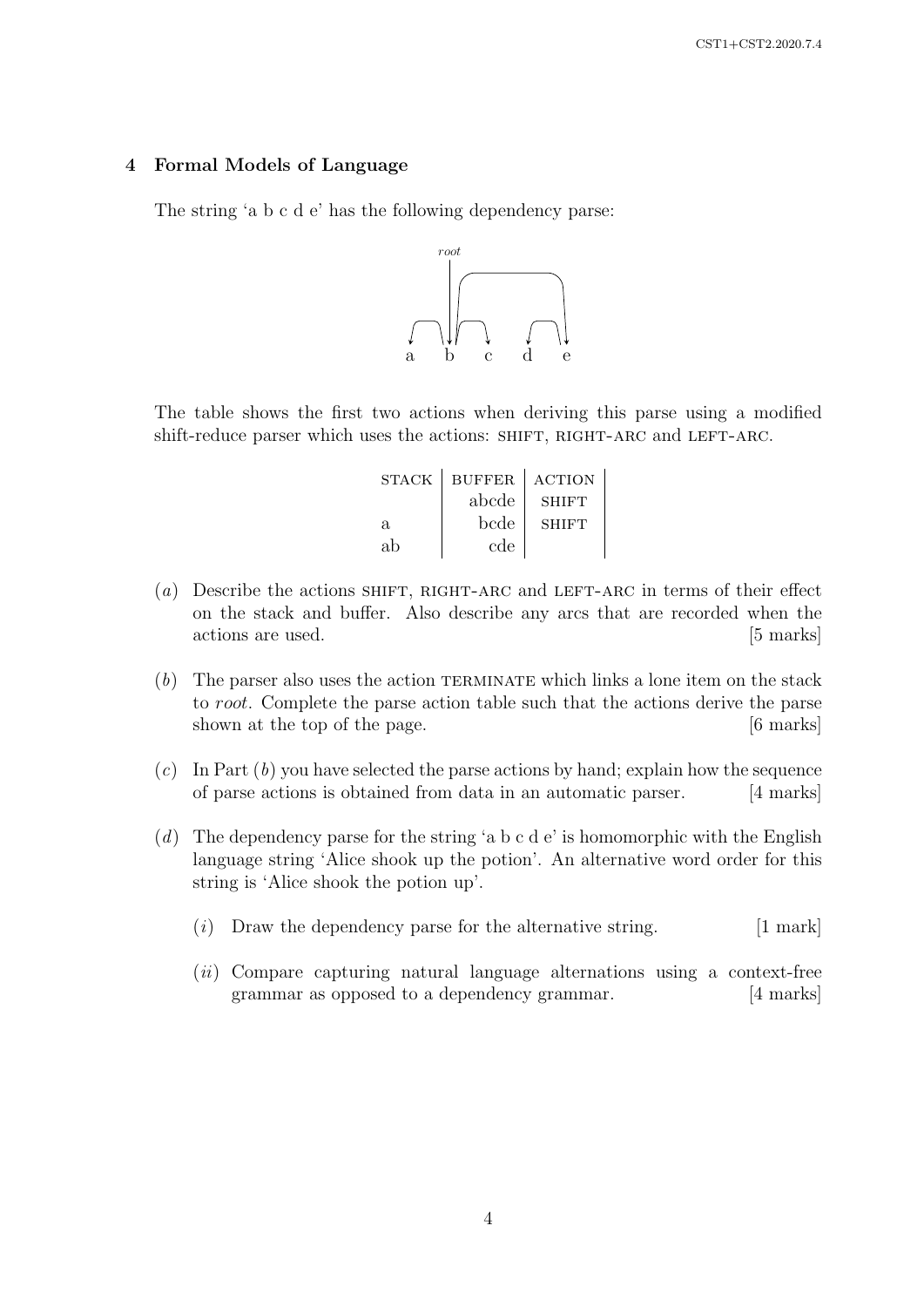## 5 Formal Models of Language

c, d, e are melodic elements. A birdsong is composed of a sequence of these elements as follows:

c c d c c e c c d c c d c c e

- $(a)$  (i) Using byte pair encoding induce a context-free grammar for this sequence of birdsong. Show your workings and state what you have decided to do in the case of a tie. [6 marks]
	- (*ii*) Draw the derivation tree that parses the birdsong using your induced grammar. [1 mark]
	- (iii) What are the shortcomings of this method of grammar induction for natural languages? [3 marks]
- $(b)$  Assuming that c, d and e are the only melodic elements available in the birdsong, and that the excerpt we are given is probabilistically representative of the birdsong in the wild, what is the average information produced per element? Provide relevant equations. [3 marks]
- $(c)$  In Part  $(b)$  we assumed a 1st-order model of the birdsong. What assumption does this make about the sequence of elements? [1 mark]
- (d) Consider a 2nd-order model of the birdsong and calculate the conditional entropy. Provide relevant equations. [4 marks]
- (e) How can we calculate the entropy rate of birdsong? Provide relevant equations. [2 marks]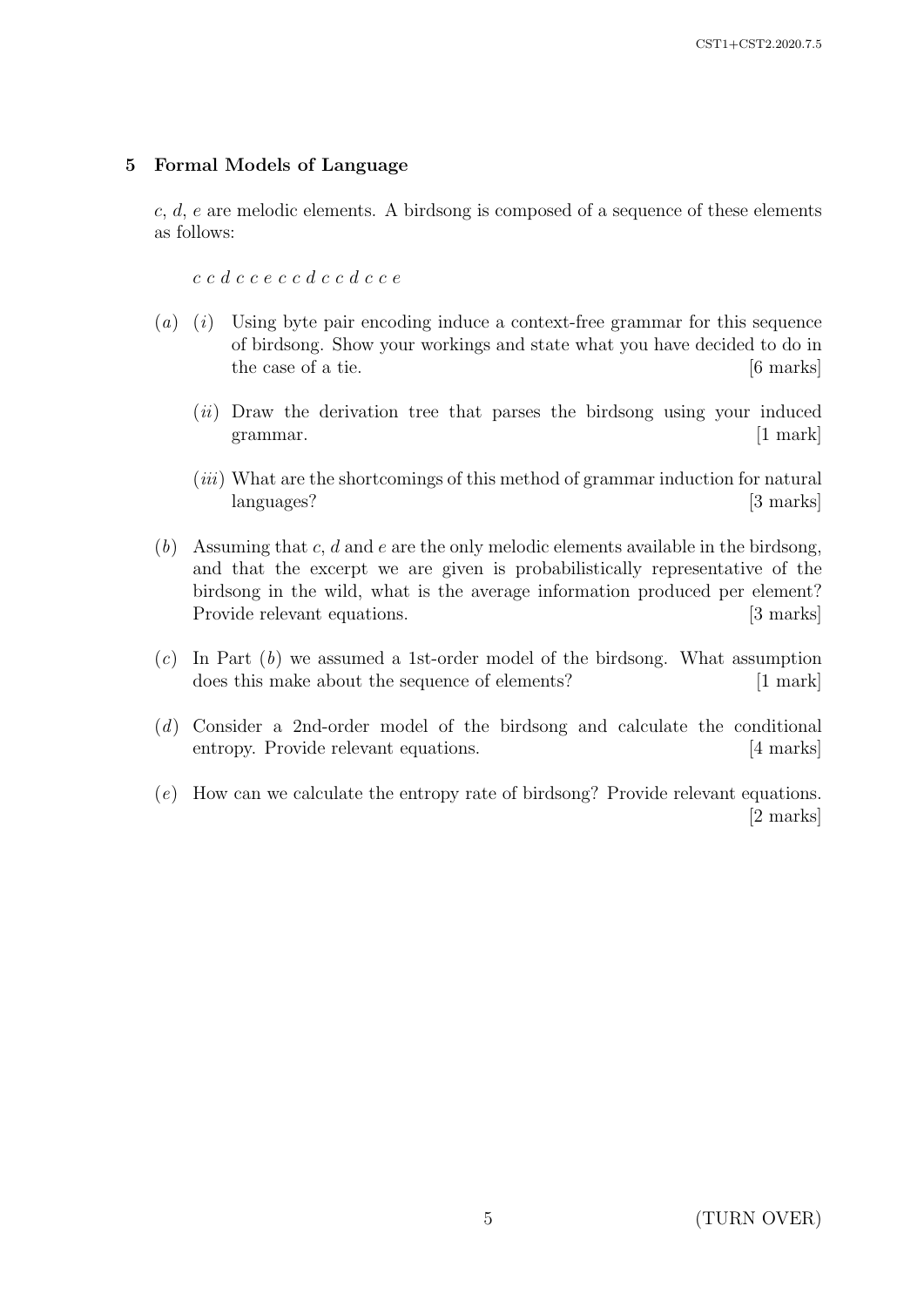#### 6 Further Graphics

- (a) Consider the b-spline curve  $P(t)$  with knot vector  $[0, 1, 2, 3, 3, 3]$  and  $k = 3$ .
	- (i) In a single sentence, explain the effect on  $P(t)$  of repeating a knot value k times. [1 mark]
	- (*ii*) State the equations that define  $P(t)$ . [3 marks]
	- (*iii*) State the equation and sketch the graph for each of the three quadratic basis functions  $N_{i,3}(t)$  of  $P(t)$ . [8 marks]
	- (*iv*) Plot the path of  $P(t)$  for control points  $P_0 = (0, 0), P_1 = (4, 0), P_2 = (4, 4).$ [4 marks]
- (b) Consider an embedded closed manifold surface with 48 vertices, 48 faces, and 100 edges.
	- $(i)$  What is the genus of this surface, and what is the formula to find it? [2 marks]
	- $(ii)$  What is the total angle deficit of this surface, and what is the formula to find it? [2 marks]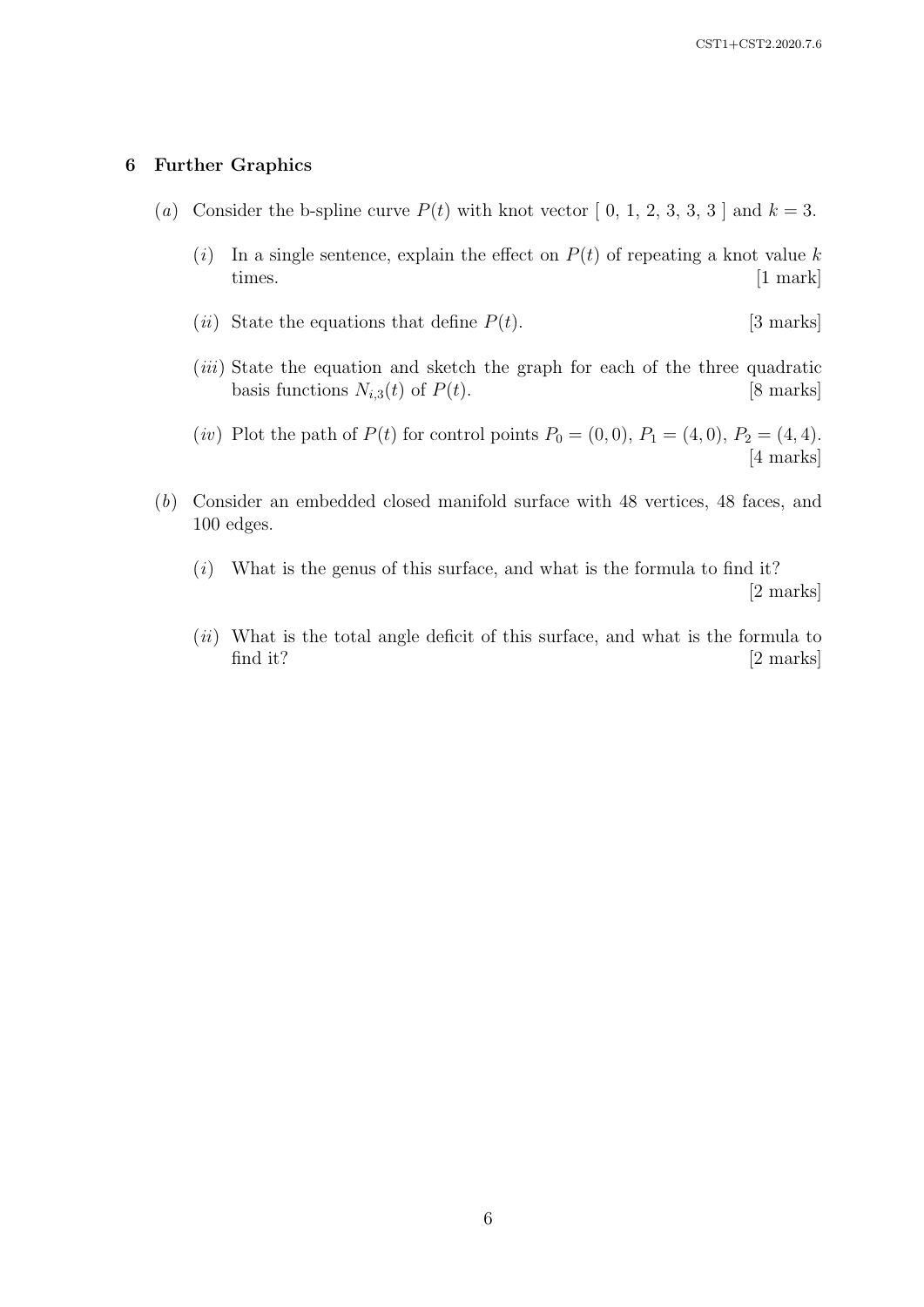# 7 Further Graphics

(*a*) Consider the set  $C$  of 2D control points:  $C = \{ (0, 0), (0, 2), (2, 1), (2, -1), (-2, -1), (-2, 1) \}$ 



On 3 separate 2D graph plots, each ranging from  $(-3, -3)$  to  $(3, 3)$ ,

- (i) Draw the Voronoi diagram of  $\bf{C}$  [2 marks]
- (*ii*) Draw the *Delaunay triangulation* of  $\mathbf C$  [2 marks]
- (*iii*) Draw the *empty circles* of the *Voronoi points* of  $\mathbf{C}$  [2 marks]
- (*iv*) What is the first value in the *equiangularity* of  $\mathbb{C}$ ? [3 marks]
- (v) What is the  $(X, Y)$  position of the Voronoi point of C with the most negative Y coordinate? [3 marks]
- (b) Using pseudocode, give an algorithm for finding the Delaunay triangulation of a set of 2D points **S**. [4 marks]
- (c) Explain why the empty circles around the Voronoi points of a Voronoi diagram are, in fact, empty. [4 marks]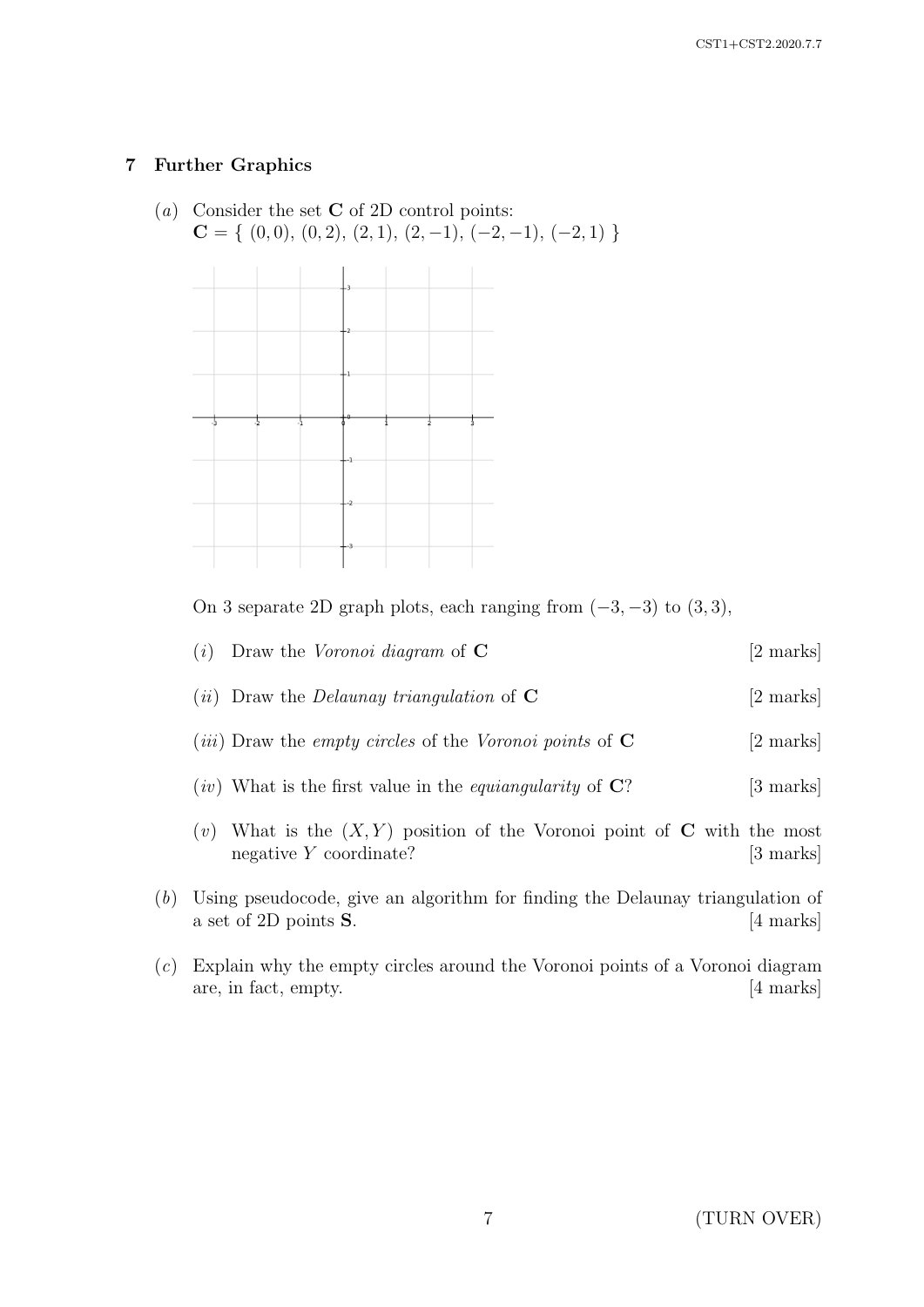## 8 Further HCI

The design of conversational agents such as Echo or Siri has become very conventional with an activation phrase (e.g. 'hey assistant') and an action phrase (e.g. 'play encouraging music'). You're acting as the HCI researcher for a startup intending to disrupt the market by producing a radically different interaction design for the assistant you're developing.

- (a) What is a usability problem with conversational agents?  $[1 \text{ mark}]$
- (b) Why is iterative design important? What are the convergent and divergent phases of a design process? [3 marks]
- (c) How would you go about performing the divergent phases on this project? What would you expect the output to be? [4 marks]
- (d) How would you go about performing the convergent phases on this project? What would you expect the output to be? [4 marks]
- (e) After following this process you have a candidate design. What are two properties that the design should have? [2 marks]
- $(f)$  For each property, (i) name the underlying theory, (ii) what approach you would take to testing whether the design has that property, and (iii) a limitation of your method. [6 marks]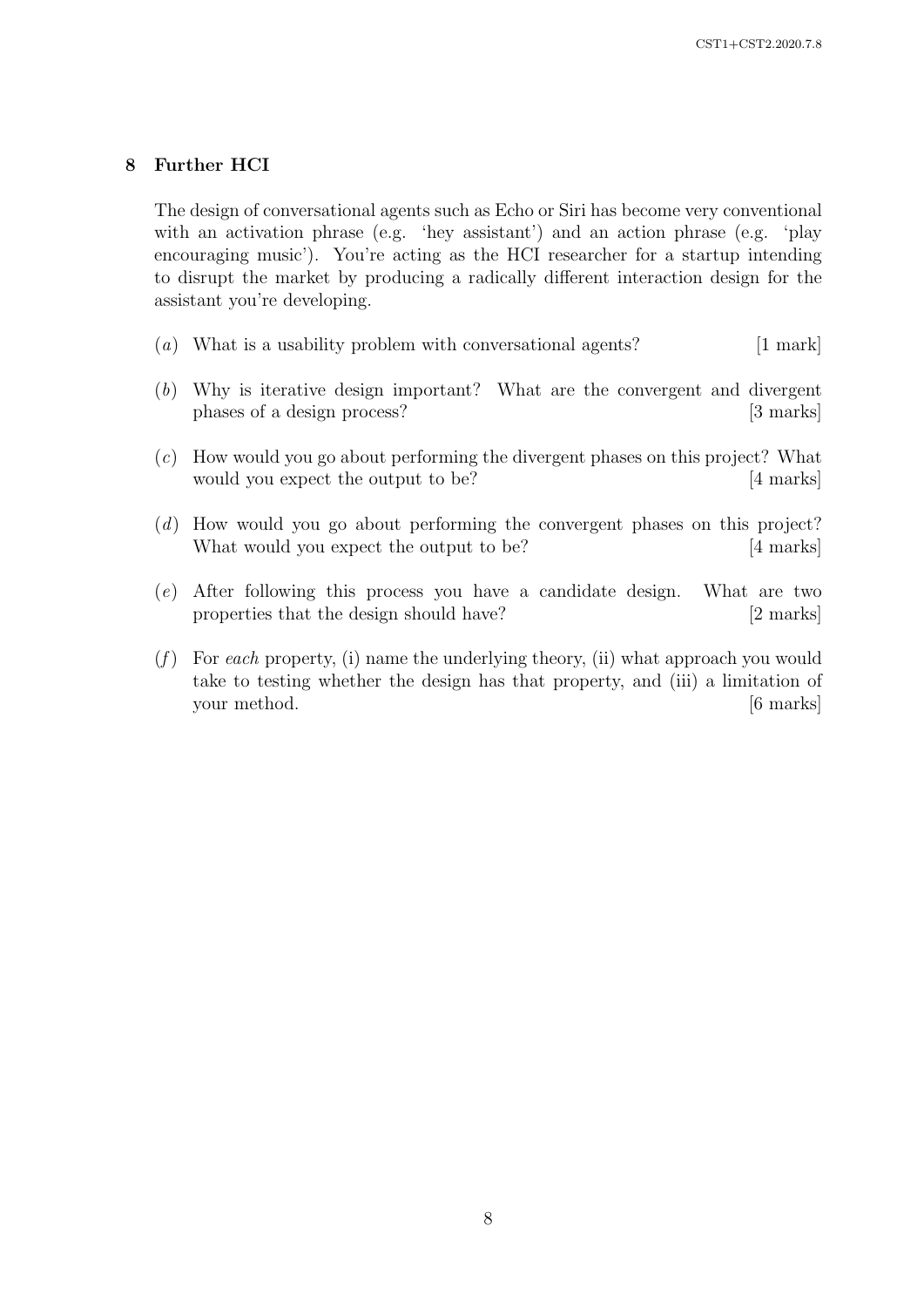# 9 Further HCI

You are designing a new syntax for a programming language like Java, with the intention of making it more approachable to students by using English words instead of punctuation symbols.

- (a) How does an HCI designer use a theory of human behaviour in their design practice? [2 marks]
- (b) What is an empirical method? Give an example and short description of that method. [3 marks]
- (c) Describe in terms of the Cognitive Dimensions two trade-offs involved between the existing Java syntax and the new proposed syntax. [8 marks]
- $(d)$  How does the programming environment relate to this analysis? [2 marks]
- (e) A manager makes a proposal to try different permutations of syntaxes and measure students' performance using each permutation. How would you measure and compare the students' performance? [2 marks]
- (f) What are the likely strengths and weaknesses of the approach in Part  $(e)$ ? [3 marks]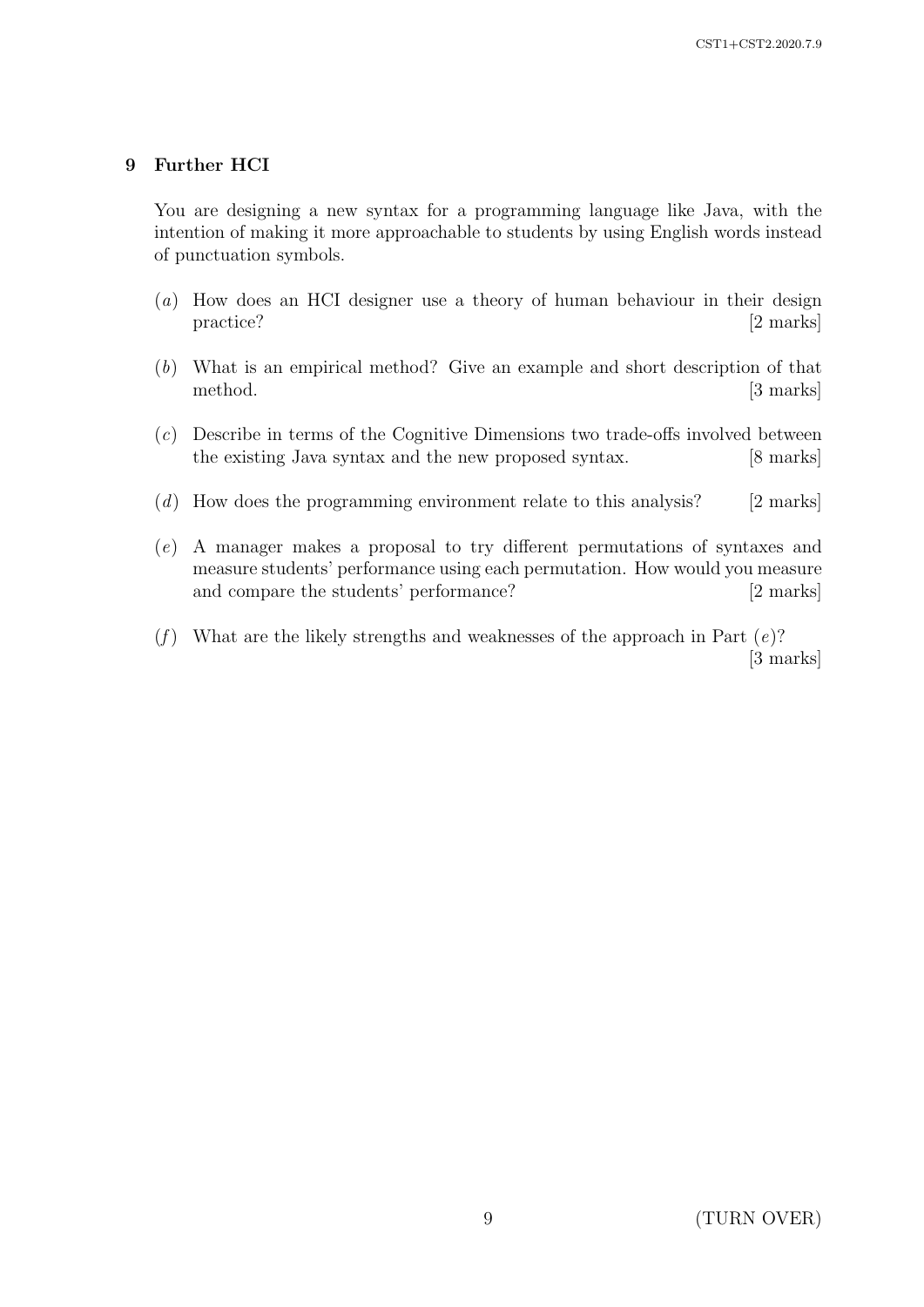# 10 Prolog

In this question we will write a program to assign guests to seats around a dinner table. The table is rectangular with the same number of seats along both of the long sides. There are no seats along the short sides. Two guests sit *near* each other if they occupy adjacent seats on the same side of the table, or sit directly opposite one another. Each guest at the dinner table may express a preference to sit near to one or more other guests.

When answering this question you should ensure that each of your predicates has a comment giving a declarative reading of its behaviour and you should avoid unnecessary use of cut. Your solutions should not use any extra-logical predicates (such as assertz) and you should not assume the existence of any library predicates.

(a) Define the concept of generate and test using this problem as an example.

[2 marks]

- (b) Describe a suitable approach for representing guests, their places at the table and their preferences. [2 marks]
- (c) Implement a predicate  $nextTo(A,B,Assigned)$  which is true if guest A is sitting adjacent-to or directly opposite guest B in the seating assignment Assigned. [4 marks]
- (d) Implement a predicate satisfied (Assigned, Prefs) which is true if Assigned is a seating assignment which meets all the preferences specified in Prefs.

[3 marks]

- (e) Implement a predicate assign(N,Prefs,Assigned) which succeeds if Assigned is a valid seating assignment for N guests with preferences Prefs. Your predicate should be able to generate the assignment and should fail if an odd number of guests are requested.  $[6 \text{ marks}]$
- $(f)$  What technique could you use to find the best assignment in those cases where it is not possible to meet the preferences of all the guests? Explain in words how you would alter your solution to do this. [3 marks]